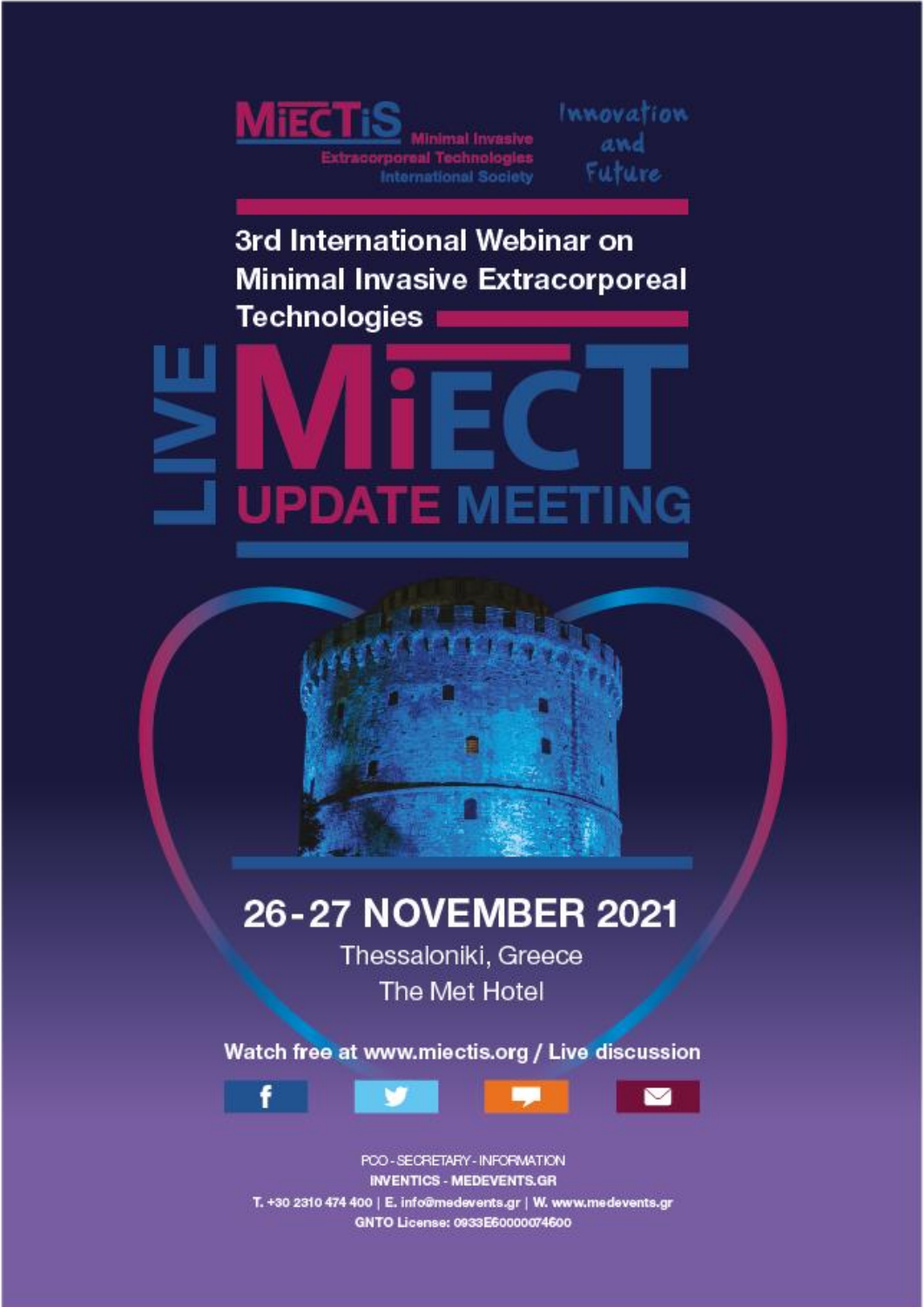CARDIOPULMONARY

2000 THE OPTIMIZED SOLUTION FOR CLOSED SYSTEMS

SIMPLE

SAFE

EVERY LIFE MATTERS

 $\sqrt{\mathcal{O}}$ 

 $\begin{array}{r}\n -200 \\
 -150 \\
 -150 \\
 -250 \\
 \end{array}$ 

**FLEXIBLE**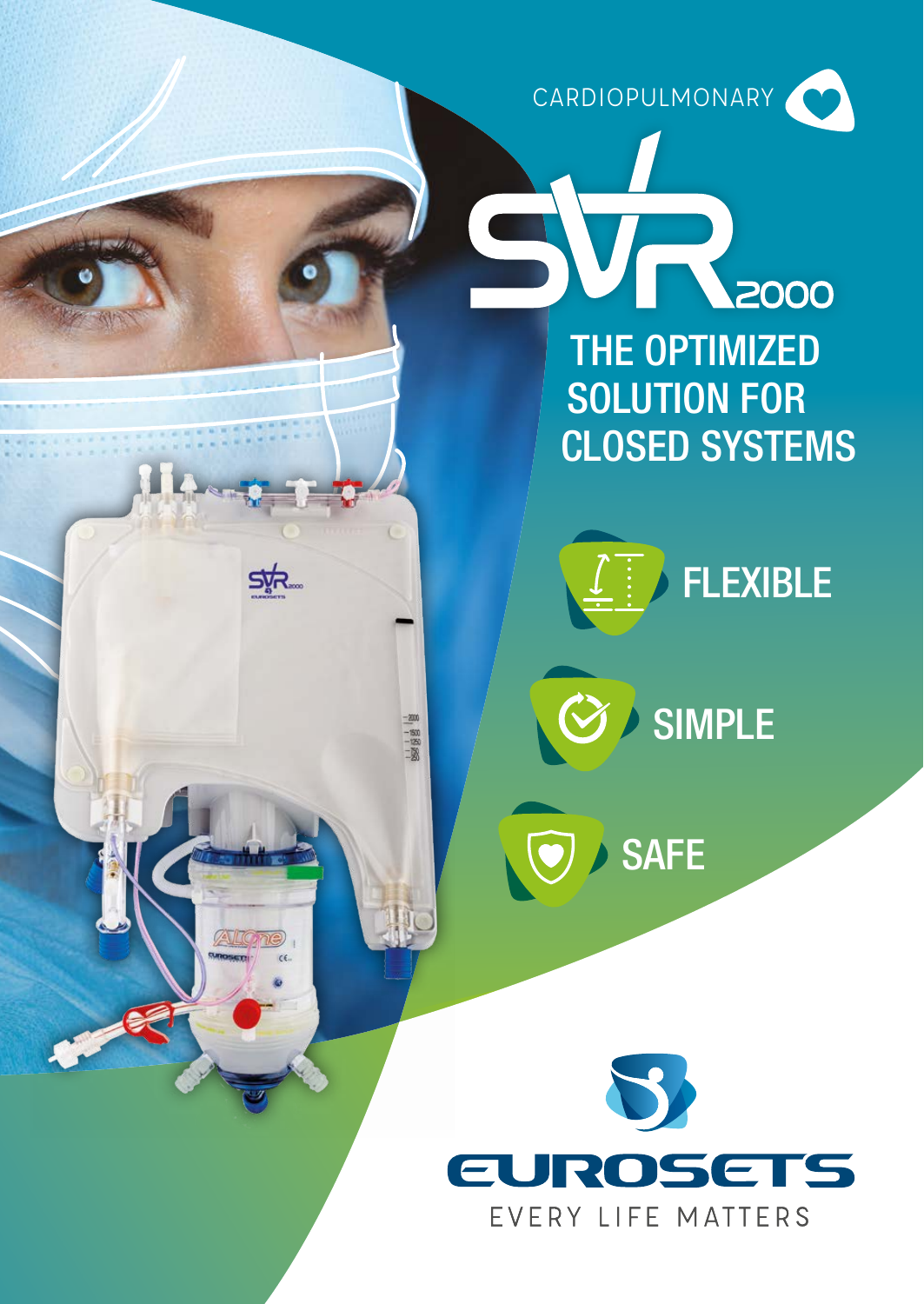*Website: [www.miectis.org](http://www.miectis.org/)*

# **3 nd MiECT Update Meeting**

#### **Meeting President**



**Thessaloniki, November 26-27, 2021**<br>
ident<br> **Exprisives Amastasiadis**<br> **Express of Cardiac Surgery**<br>
Piead of the School of Medicine<br>
Arisotte University of Thessaloniki<br>
Head of Cardionocacic Department<br>
AHEPA University **Kyriakos Anastasiadis** Professor of Cardiac Surgery Head of the School of Medicine Aristotle University of Thessaloniki Head of Cardiothoracic Department AHEPA University Hospital Thessaloniki, Greece Executive Board MiECTiS



**Meeting Secretary**

#### **Polychronis Antonitsis**

Assoc. Professor of Cardiac Surgery Aristotle University of Thessaloniki Cardiothoracic Department, AHEPA University Hospital Thessaloniki, Greece SOCIET Secretary MiECTiS

**Congress Venue:** The Met Hotel, Thessaloniki, Greece

#### **Inventics SA | Medevents.gr**

Technopolis, Building Thermi II, 9th klm Thessaloniki-Thermi, P.O. Box 60714 Zip 57001 Thermi, Thessaloniki, Greece T. +30 2310 474.400 F. +30 2310 801.454 E. info@medevents.gr W. www.medevents.gr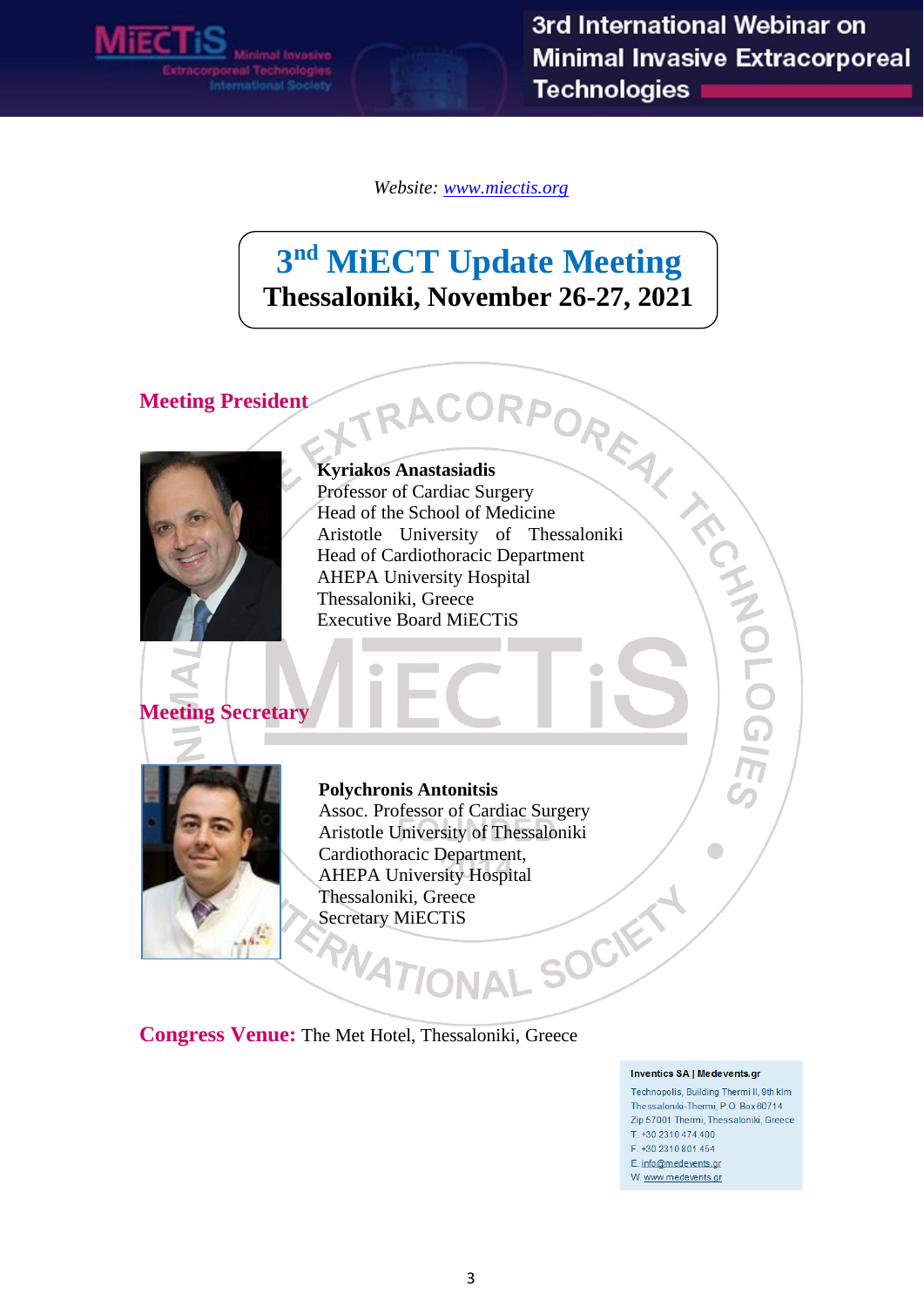

#### **Faculty**

#### **Gianni Angelini (UK)**

Professor of Cardiac Surgery Head, Bristol Heart Institute

#### **Helena Argiriadou (Greece)**

Associate Professor of Anaesthesiology Head of the Department of Anaesthesia, AHEPA University Hospital, Thessaloniki

#### **Robert Baker (Australia)**

Professor, Cardiac Surgery Research and Perfusion Flinders University Medical Centre, Adelaide

#### **Adrian Bauer (Germany)**

Chair, International Consortium for Evidence-Based Perfusion (ICEBP)<br>Flinders University Medical Centre, Adelaide<br>Adrian Bauer (Germany)<br>President of the German Society for Cardiovascular Engineering<br>Clinical Perfusionist<br> President of the German Society for Cardiovascular Engineering Clinical Perfusionist MediClin Heart Center Coswig

#### **Christophe Baufreton (France)** Professor of Cardiac Surgery

Department of Cardiac Surgery, University Hospital of Angers

#### **Mark Bennett (UK)**

Consultant Anaesthesiologist Swansea Bay University Health Board Steering Committee MiECTiS

#### **Ingo Breitenbach (Germany)**

Consultant Cardiac Surgeon Department of Cardiac Surgery, Braunscweig

2014 **Alex Cale (UK)** Consultant Cardiac Surgeon Department of Cardiac Surgery, Hull and East Yorkshire Hospitals NHS Trust

#### **Ignazio Condello (Italy)** Clinical Perfusionist, GVM Care and Research, Bari

#### **Filip De Somer (Belgium)**

Professor, Clinical Perfusionist Department of Interventional and Surgical Cardiology, University of Gent Chairman EBCP

#### **Apostolos Deliopoulos (Greece)**

Clinical Perfusionist Cardiothoracic Department, AHEPA University Hospital, Thessaloniki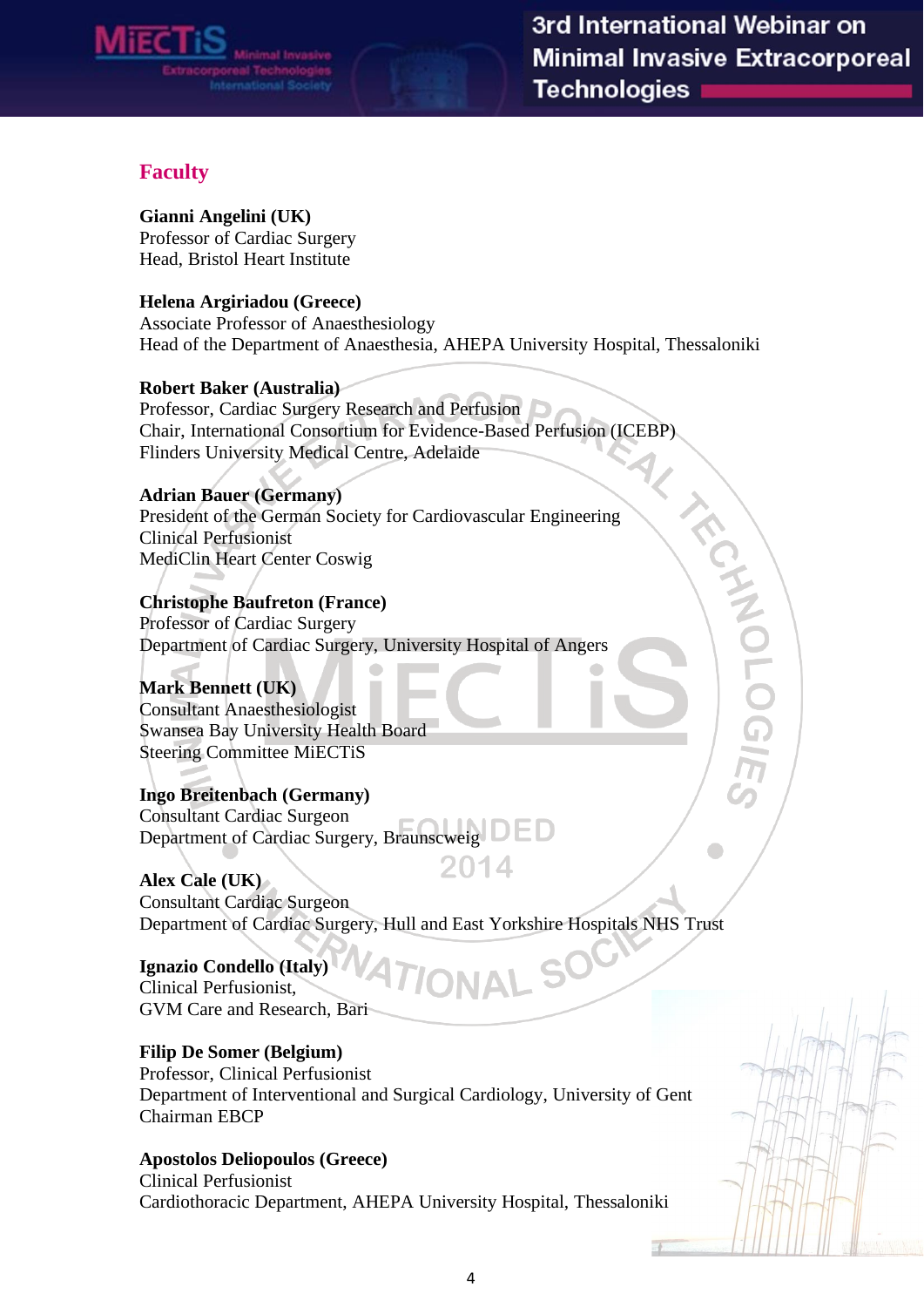

#### **Faculty**

**Marco Di Eusanio (Italy)**

Professor of Cardiac Surgery

#### **Aschraf El-Essawi (Germany)**

Cardiac Surgeon Department of Thoracic and Cardiovascular Surgery, Goettingen Steering Committee MiECTiS

#### **Gabor Erdoes (Switzerland)**

Anaesthesiologist Senior Lecturer, University Hospital Bern Steering Committee MiECTiS

#### **Serdar Gunaydin (Turkey)**

Professor of Cardiovascular Surgery Medline Hospitals, Ankara Vice-President MiECTiS

Department of Cardiac Surgery, Lancisi Cardiovascular Center, Ancona<br> **Aschraf El-Essawi (Germany)**<br>
Cardiac Surgeon<br>
Department of Thoracic and Cardiovascular Surgery, Goettingen<br>
Department of Theoretics<br> **CORP**<br>
CORP<br>
C **Can Ince (The Netherlands)** Professor, Department of Translational Physiology, University of Amsterdam

**Hansjorg Jenni (Switzerland)** Clinical Perfusionist Clinic for Cardiovascular Surgery, University Hospital of Bern

**Bob Kiaii (USA)** Professor of Cardiac Surgery Chief of Cardiac Surgery, UC Davis Health, Sacramento President ISMICS 2014

**Valerio Mazzei (Italy)** Consultant Cardiac Surgeon Department of Cardiac Surgery, Anthea Hospital, Bari

#### **Marco Moscarelli (Italy)** Cardiac Surgeon Department of Cardiac Surgery, Anthea Hospital, Bari

**Frank Merkle (Germany)** Chief Perfusionist

Perfusion Academy, German Heart Centre, Berlin

#### **Narain Moorjani (UK)**

Consultant Cardiac Surgeon Department of Cardiac Surgery, Royal Papworth Hospital, Cambridge

OCIE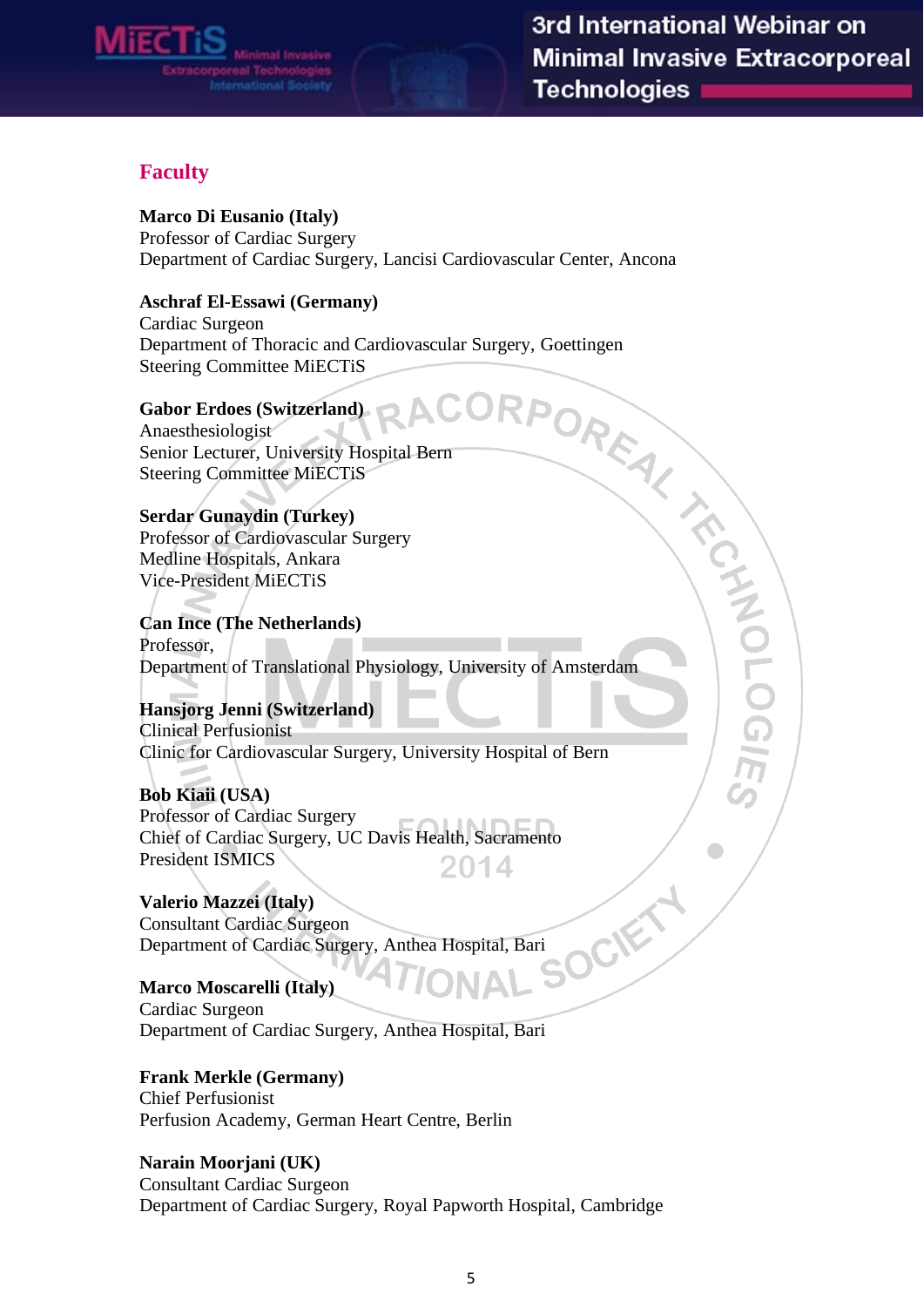

#### **Faculty**

#### **John Murkin (Canada)**

Professor of Anesthesiology (Senate) Department of Cardiac Surgery, Schulich School of Medicine & Dentistry, London, Ontario Executive Board MiECTiS

#### **Prakash Punjabi (UK)**

Professor, Consultant Cardiac Surgeon Department of Cardiothoracic Surgery Editor Perfusion Journal

#### **Vadim Popov (Russia)**

Hammersmith Hospital, Imperial College Healthcare NHS Trust,<br>Editor Perfusion Journal<br>Ranov (Russia) Professor of Cardiac Surgery Chief of Cardio-Vascular Surgery Vishnevsky National Medical Research Center of Surgery, Moscow

#### **Barney Reeves (UK)**

Professor of Health Services Research Clinical Trials & Evaluation Unit, School of Clinical Sciences, University of Bristol

**Hans Seiler (Germany)** Perfusionist Biomed Simulation Inc.

#### **Cyril Serrick (Canada)** Manager, Perfusion Services and ExVivo Therapies University Health Network, Toronto President MiECTiS

#### FOUNDED **Oz Shapira (Israel)** Professor of Cardiothoracic Surgery 2014 Department of Cardiothoracic Surgery, Hadassah Medical Center, Jerusalem

#### **Pascal Starinieri (Belgium)**

Clinical Perfusionist Jessa Hospital, Hasselt, Belgium Steering Committee MiECTiS

#### **Marco Stehouwer (The Netherlands)**

Clinical Perfusionist, Department of Cardiac Surgery, St Antonius Hospital, Nieuwegein

#### **Konstantinos Theodoropoulos (Greece)**

Consultant Cardiologist Cardiothoracic Department, AHEPA University Hospital, Thessaloniki

**IAL SOCIE**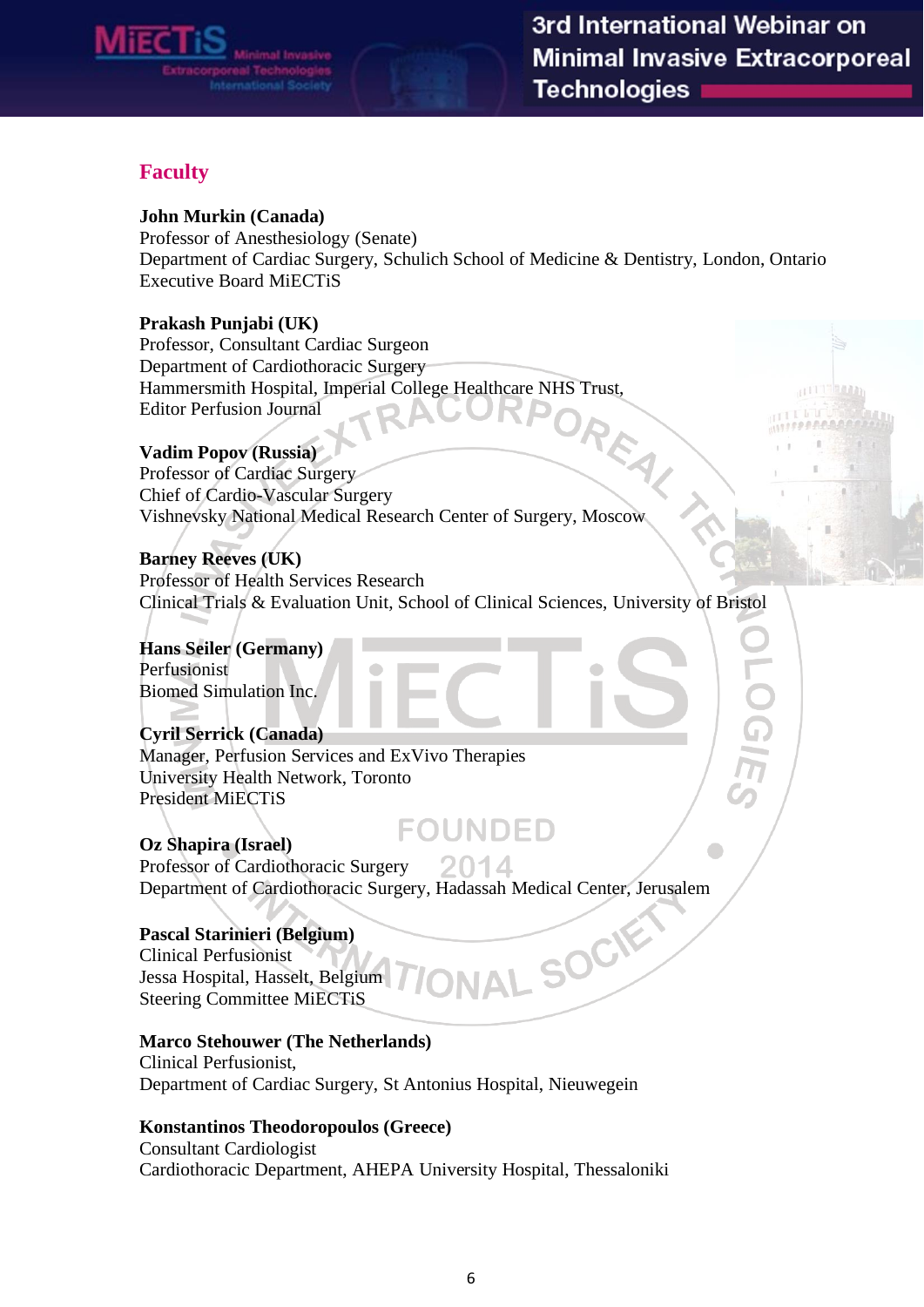

## **Faculty**

Consultant Cardiac Surgeon Heart & Rhythm Centre, Zurich

#### **Alexander Wahba (Norway)** Professor of Thoracic Surgery

St. Olavs University Hospital, Trondheim

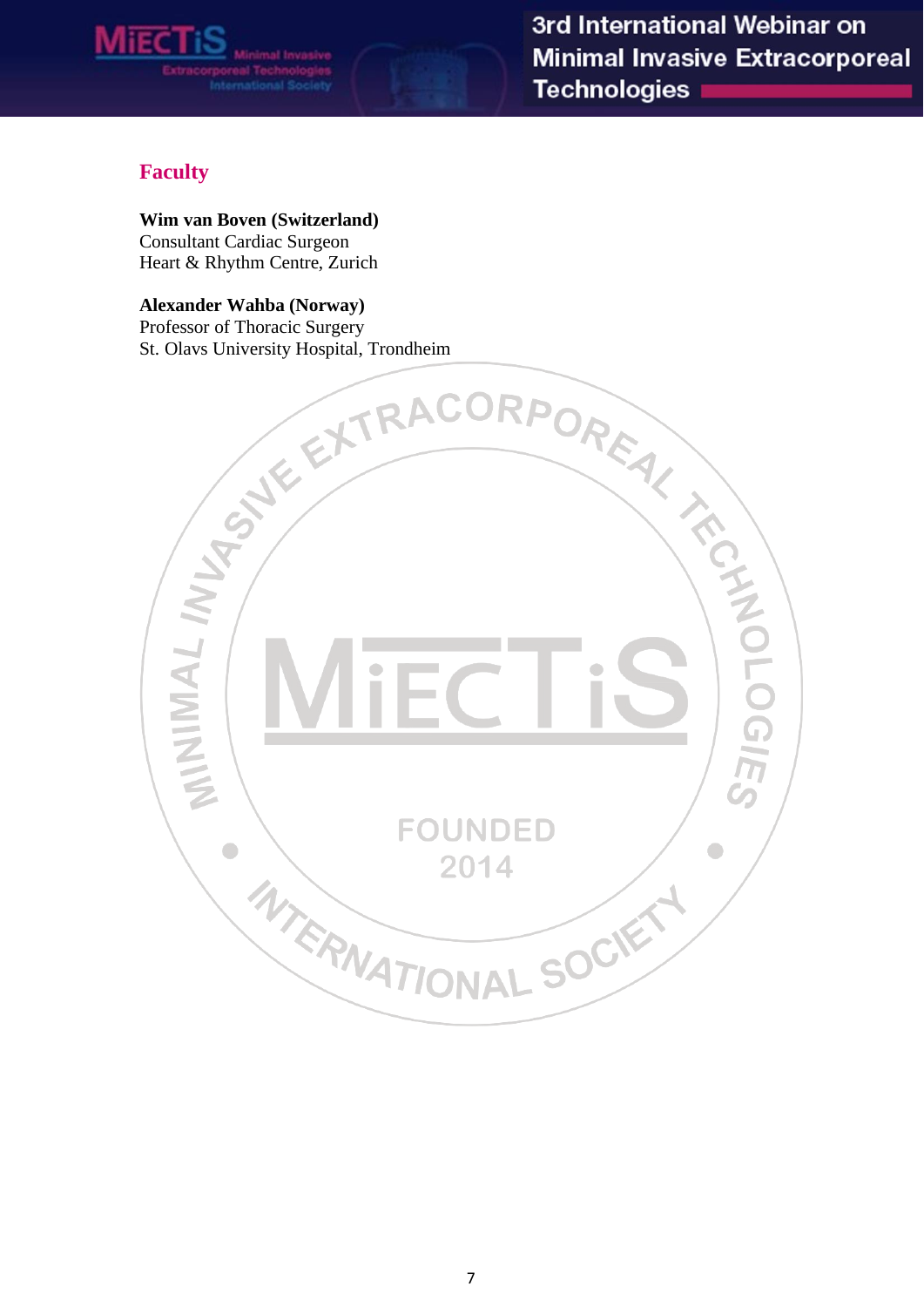

REAL TA

Ĕ

 $\blacksquare$ 

#### **Scientific Programme**

#### **Friday 26 th November 2021**

**16:00 - 16:15 Welcome – introduction to the Meeting Kyriakos Anastasiadis,** Meeting President

MINIMAL

 $\begin{array}{c} \bullet \\ \bullet \end{array}$ 

**16:15 - 18:15 MiECC – Update on Research Moderators:** J. Murkin, P. Punjabi

> **MiECC and safety** K. Anastasiadis Comment: R. Baker

**Influence of MiECC on postoperative atrial fibrillation** A. El-Essawi Comment: P. Antonitsis

**Update on microcirculation** S. Gunaydin Comment: C. Ince

**Optimal venous cannula design** M. Bennett Comment: P. Starinieri

**Update on coagulation management** H. Argiriadou<br>Comment: G. Erdoes WERNATIONAL SOCK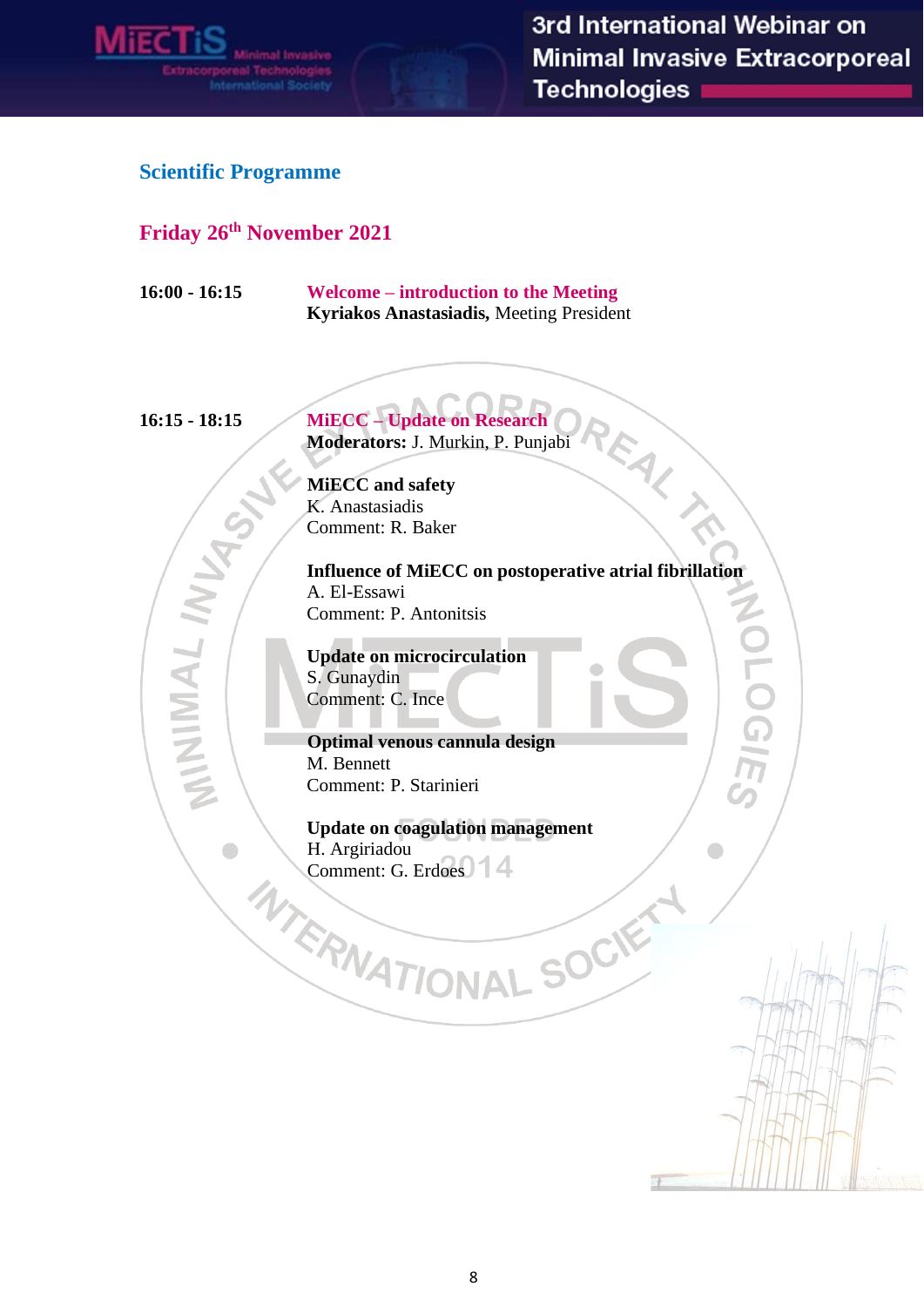

 $\bullet$ 

#### **Scientific Programme**

#### **Friday 26 th November**

#### **18:15 - 19:15 MiECC; Research & Development**

**Moderators:** C. Serrick, S. Gunaydin **Representatives from perfusion products companies Medtronic, Terumo, Getinge, LivaNova, Eurosets, Califia, Spectrum**  RPOREAL



**19:15 - 20:00 MiECTiS: Focused Update on the 2016 MiECTiS Position Paper Moderators:** K. Anastasiadis, J. Murkin

**Presentation of the proposed Focused Update**

**FOUNDED** 

2014

P. Antonitsis<br>Discussants: A. El-F<br>A. Bauer, W. van Be<br>B. Kiaii, K. Theodo<br>
FO<br>A. K. P. MATI **Discussants:** A. El-Essawi, S. Gunaydin, G. Erdoes, M. Bennett, A. Bauer, W. van Boven, F. De Somer, A. Wahba, P. Punjabi, B. Kiaii, K. Theodoropoulos

VAL SOCIET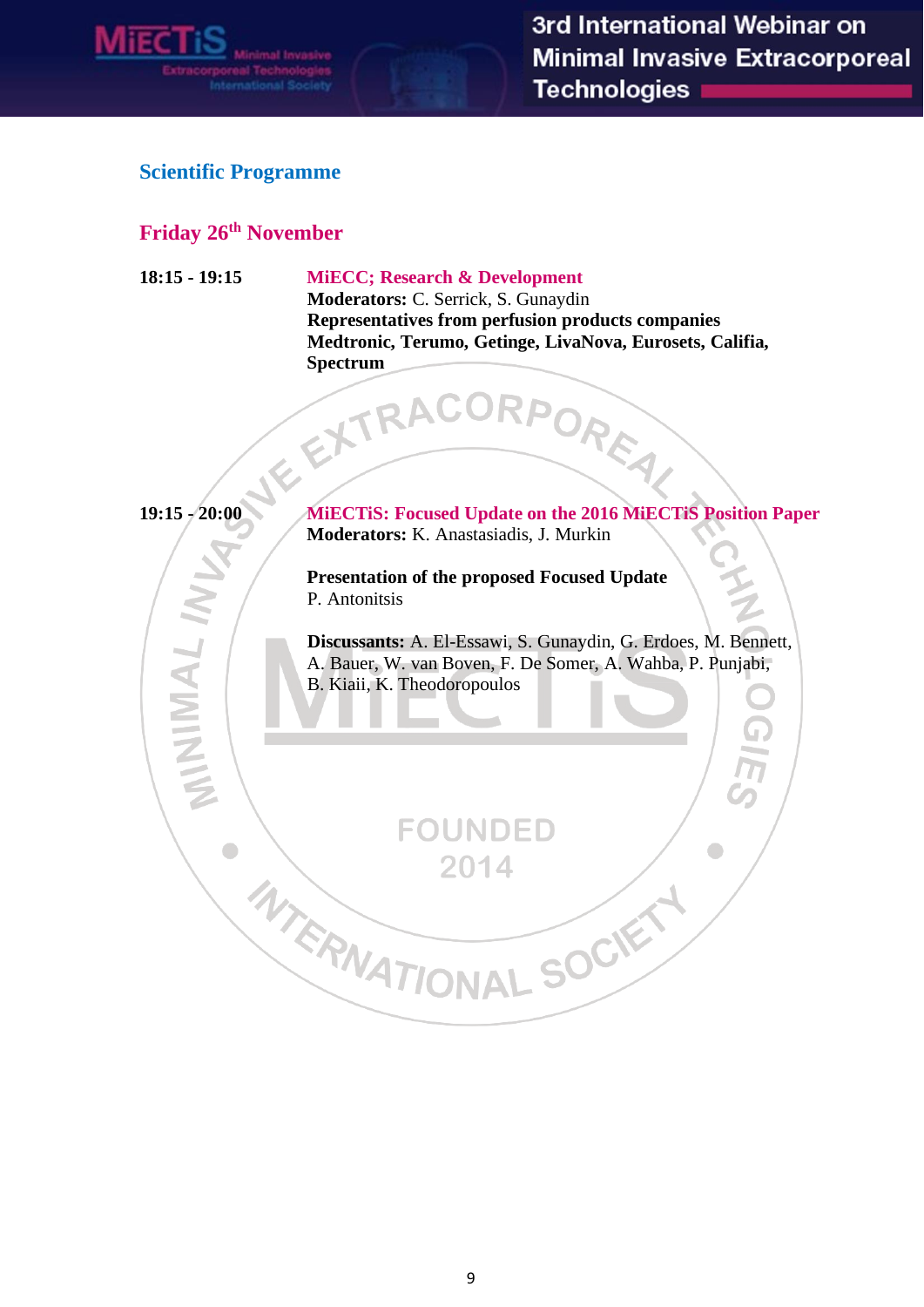

#### **Scientific Programme**

### **Saturday 27th November 2021**

**09:00 – 11:00 MiECC in clinical practice**

**Collaboration with EACTA**  G. Erdoes

**Setting up a MiECC program** V. Popov

**From closed circuits to MiECC** Oz Shapira

Moderators: P. Antonitsis, C. Baufreton<br>
Collaboration with EACTA<br>
G. Erdoes<br>
Setting up a MiECC program<br>
V. Popov<br>
From closed circuits to MiECC<br>
Oz Shapira<br>
Blood conservation – Perfusionist's perspective<br>
C. Serrick<br>
Mo **Blood conservation – Perfusionist's perspective** C. Serrick

**Modular MiECC** P. Starinieri

**MiECC effect on reducing microemboli**  M. Stehouwer

**Advances in cardiac surgery monitoring** J. Murkin

**MiECC Academia** F. De Somer 2014

**Discussants** : A. Deliopoulos, I. Condello, M. Bennett, A. Bauer, F. Merkle, M. Di Eusanio

MINIMAL

**11:00 - 12:00 Update on COMICS study Moderators:** K. Anastasiadis**,** S. Gunaydin, A. El-Essawi

> **Presentations** G. Angelini – B. Reeves P. Antonitsis – G. Papazisis

**Discussants:** J. Murkin, C. Serrick, N. Moorjani, P. Punjabi, M. Moscarelli, A. Cale, I. Breitenbach, H. Jenni